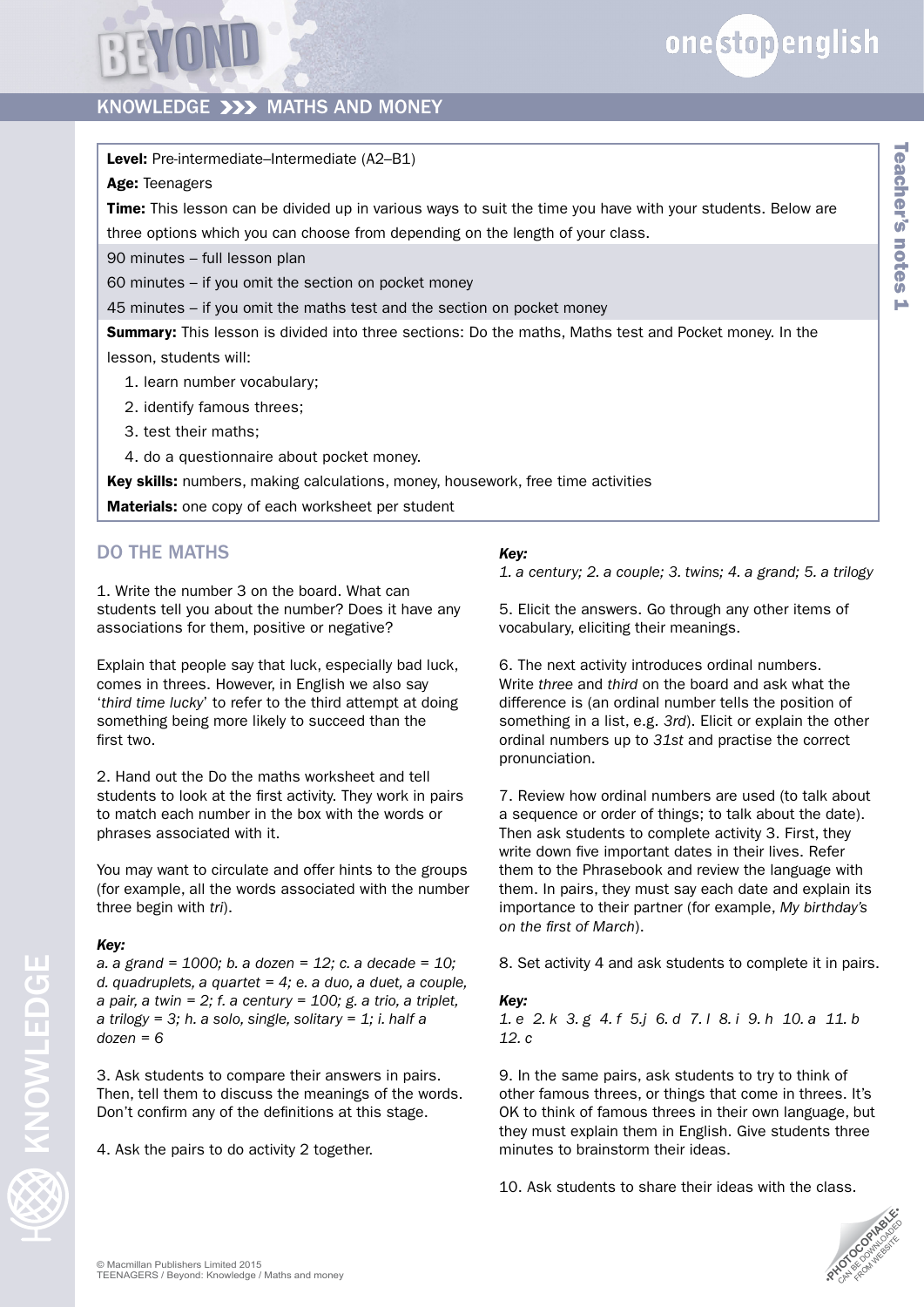#### MATHS TEST

1. Write the following maths symbols on the board and elicit or explain what the words are in English:

- *x times*
- *+ plus*
- *minus*
- *÷ divided by*
- *2² 2 squared or 2 to the power of 2*

2. Tell students they are going to do a maths test and they must complete it as fast as they can. Explain that as soon as they finish the test, they must give you their answer sheet. You should make a note of the time the student took to complete the test on the paper.

3. Hand out the Maths test worksheets face down. As soon as everyone is ready, tell them to turn the page over, write their name at the top and start the test. Make sure you keep track of the time.

When all the students have completed the test. collect in the test papers and redistribute them so that each student has someone else's test. Go through the answers, with students correcting their classmates' tests.

#### *Key:*

KNOWLEDGE

**EDGE**<br>
KNOWLEDGE

*1. 63; 2. 122; 3. 7; 4. 68; 5. 28; 6. 10 square metres; 7. 70 kg; 8. £5.95*

4. Then, return the answer sheet to the corresponding student. Ask them to calculate the final scores, remembering to add 10 seconds to the time for every wrong answer, and check the analysis. Do you have any maths geniuses in the class?

### POCKET MONEY

1. Get students to make a list of all the things they've bought in the last five days, how much the things cost, and where they got the money to pay for them.

2. Compare lists. Are they very similar? Do students spend their money on the same things? Do they spend similar amounts of money? And who pays – their parents, or the students with their pocket money?

3. Hand out the Pocket money worksheet. Students complete the questionnaire.

4. When they have finished, get them to compare their answers with a partner. Are there any big differences?

5. Ask students to now complete activity 2 individually, then check answers as a class.

6. Students then read the results of a questionnaire given to teenagers in the United Kingdom and compare the results with their own answers to the same questions. Ask them to discuss their comparisons in small groups.

onestopenglish

7. Draw students' attention to the fact that girls get more money than boys. Is this true in their class? Finally, ask who they think gets the best pocket money deal – teenagers where they live or UK teenagers.

## HOMEWORK TASK

Students must write some rules around pocket money for their family. They should imagine they are parents – they can choose to be either extremely strict or extremely easy-going. They must include:

- *• how much pocket money their child gets each week/month;*
- *• what chores, if any, they have to do to receive the pocket money;*
- *• what they're allowed to spend the money on;*
- *• what happens if they run out of money before the end of the week/month;*
- *• how much of the money they have to save, if any, and what for.*

You may want to give them some example rules.

In the next class, students can read out their rules and vote for the best/worst parents!

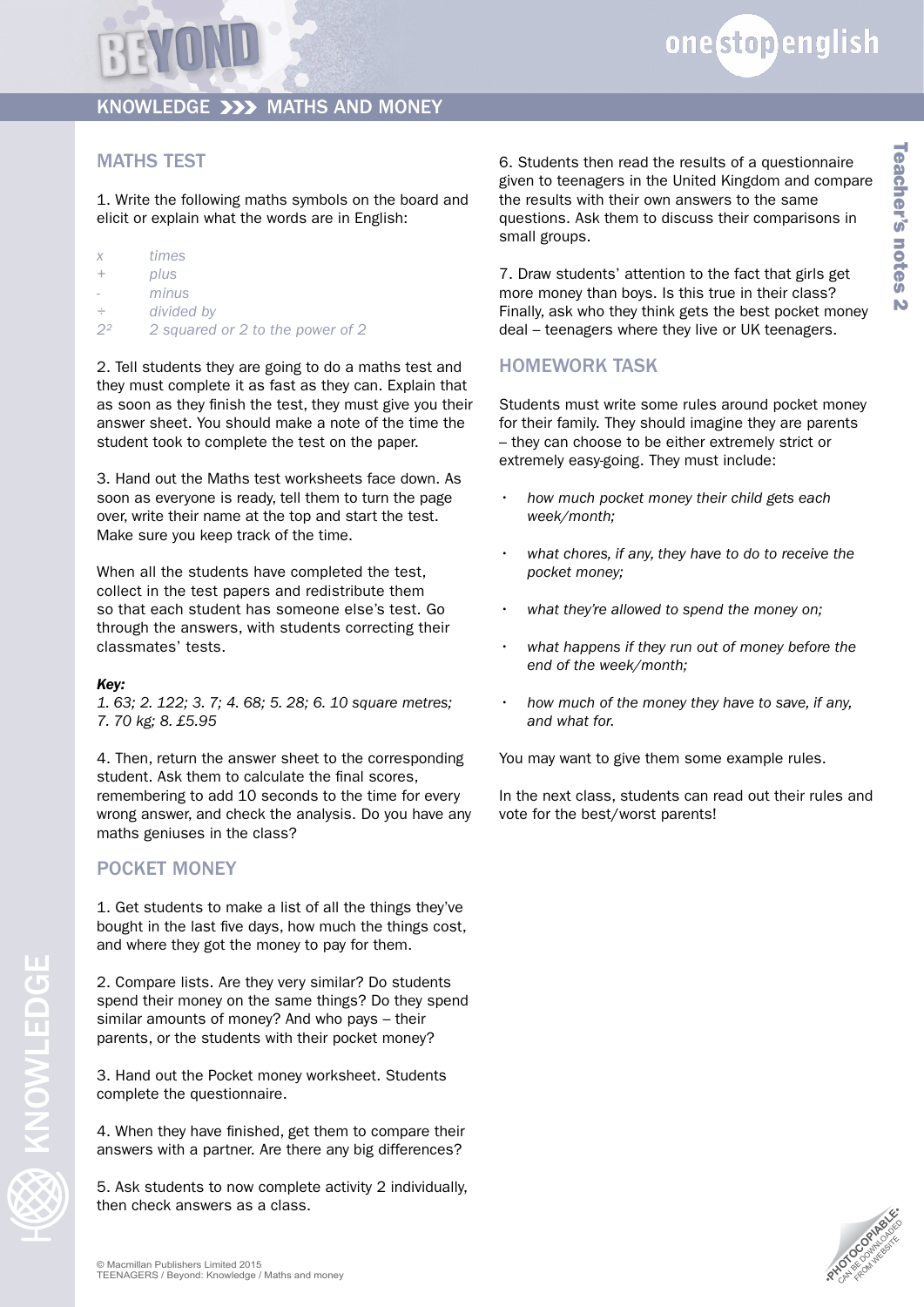## DO THE MATHS

#### 1. Other names for other numbers

Match the numbers in the box with the terms they are associated with in the list below

| 1000       | a. a grand                                 |
|------------|--------------------------------------------|
| 2          | b. a dozen                                 |
| 1          | c. a decade                                |
| 4          | $d.$ quadruplets, a quartet                |
| 3          | e. a duo, a duet, a couple, a pair, a twin |
| 10         | $f.$ a century                             |
| 12         | g. a trio, a triplet, a trilogy            |
| 6          | h. a solo, single, solitary                |
| <b>100</b> | half a dozen<br>i.                         |

#### 2. Now find words in the list above that describe the following things.

- *1.* a hundred years
- *2.* two people who go out together
- *3.* two babies born at the same time to one mother
- *4.* another way to say \$1,000
- *5.* a series of three books that are related
- 3. Write down five important dates in your life. Why are they important? Tell a partner.

1. 2. 2. 3. 4. 5.



### **PHRASEBOOK**

Telling someone about important dates in your life

- My birthday's on the first of March.
- June the 21st is the day that I met my boyfriend.
- January the 10th that's when I …

#### Responding to your partner

- Ah, ok.
- Oh, really?
- Well remembered!

#### What to say if you're not sure of the exact date

- I can't remember the exact date, but I think it was around the 5th or 6th of May.
- My memory's a bit hazy, but it was definitely in December.

#### Responding to your partner

• Don't worry. I don't have much of a memory for dates, either.



Do the maths worksheet 1

the maths worksheet 1

DO

KNOWLEDGE

**KKY KNOWLEDG** 

U.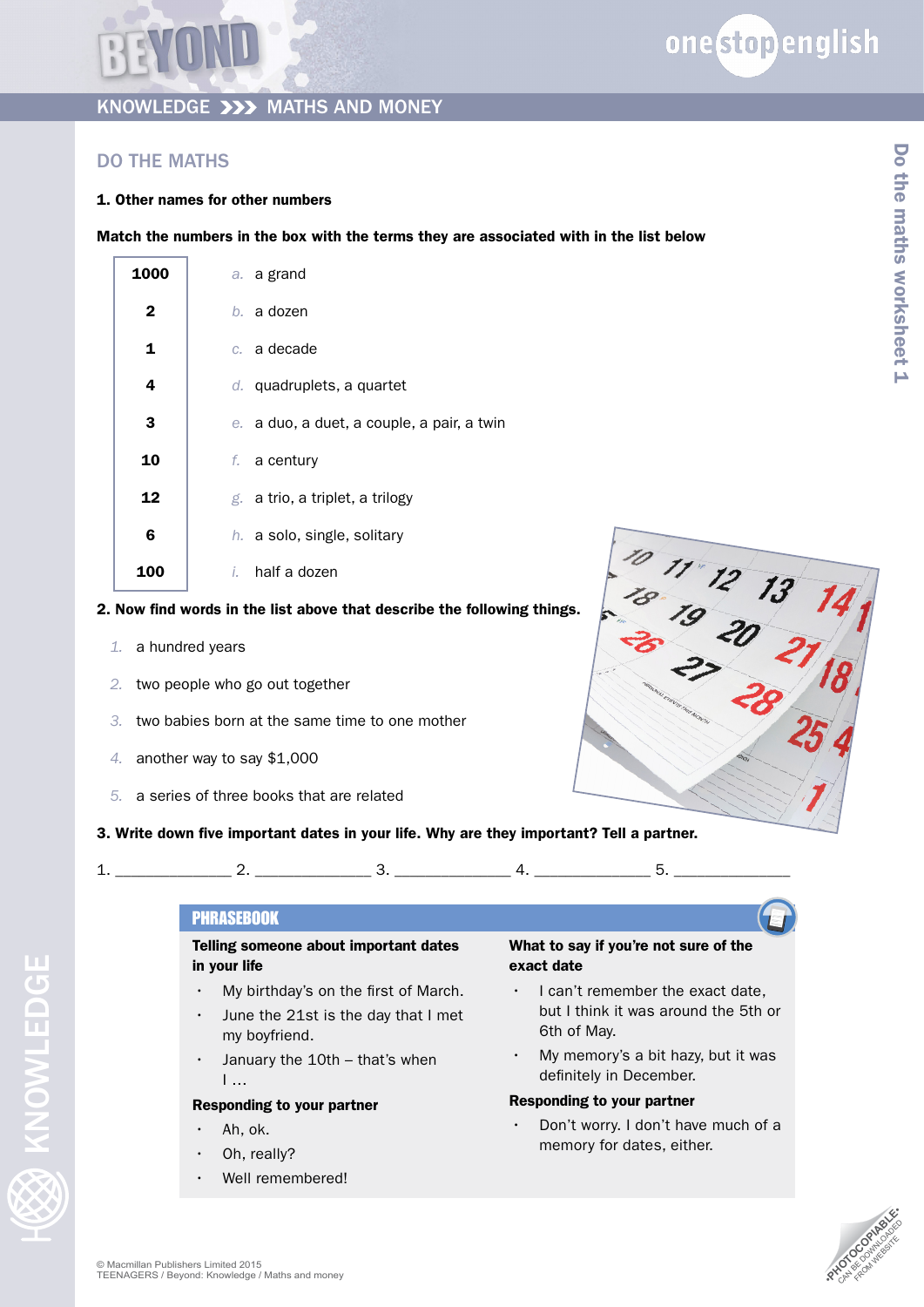

#### 4. Famous threes

#### Match the definitions 1–12 with words a–l below.

- *1.* a flat shape with three straight sides and three angles
- *2.* three babies born at the same time from the same mother
- *3.* March
- *4.* a group of three people or things that do things together
- *5.* he, she or it
- *6.* the Earth
- *7.* breakfast, lunch and dinner
- *8.* Melchior, Balthazar and Caspar
- *9.* reading, writing and arithmetic
- *10.* a series of three films or books
- *11.* three goals scored by the same player in the same game
- *12.* Athos, Porthos and Aramis
- *a.* a trilogy
- *b.* a hat-trick
- *c.* The Three Musketeers
- *d.* the third planet from the Sun
- *e.* a triangle
- *f.* a trio
- *g.* the third month
- *h.* the three R's
- *i.* the three magi (three wise men)
- *j.* third person singular
- *k.* triplets
- *l.* three meals a day





Do the maths worksheet 2 Do the maths worksheet 2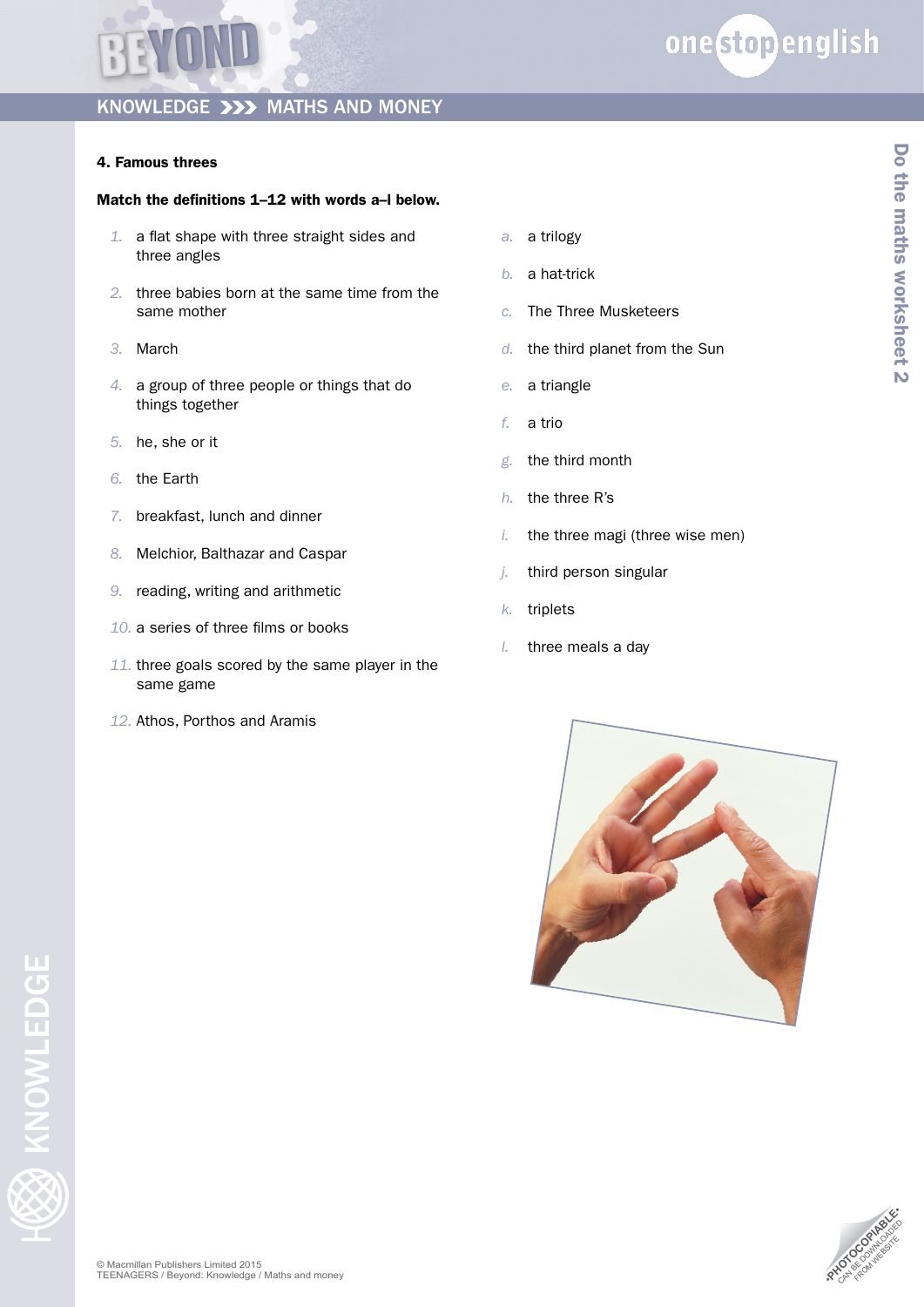### MATHS TEST

#### Name:

Do the test below as quickly as possible and keep a note of the time it takes you to finish it. Add 10 seconds to your time for every wrong answer.

#### No calculators allowed!

- *1.* What's 7 times 9?
- *2.* What's 37 plus 85?
- *3.* What's 56 divided by 8?
- *4.* What's 113 minus 45?
- *5.* What's 25% of 112?
- *6.* If a rectangular room is 4 m long and 2.5 m wide, what is the area of the room?
- *7.* If 1 kilo is the same as 2.2 pounds, and I weigh 154 pounds, how much do I weigh in kilos?
- *8.* You order two pizzas and two Cokes in a restaurant. The bill comes to £15.60. If a Coke costs £1.85, how much does a pizza cost?

| <b>Analysis</b>   |                                                 |                          |
|-------------------|-------------------------------------------------|--------------------------|
| $<$ 45 seconds    | You are probably a genius. $3-6$ minutes        | Your maths is OK.        |
| 45–90 seconds     | You have a good head for numbers. $> 6$ minutes | Maths is not your forte. |
| $1.5 - 3$ minutes | You're very good at arithmetic.                 |                          |